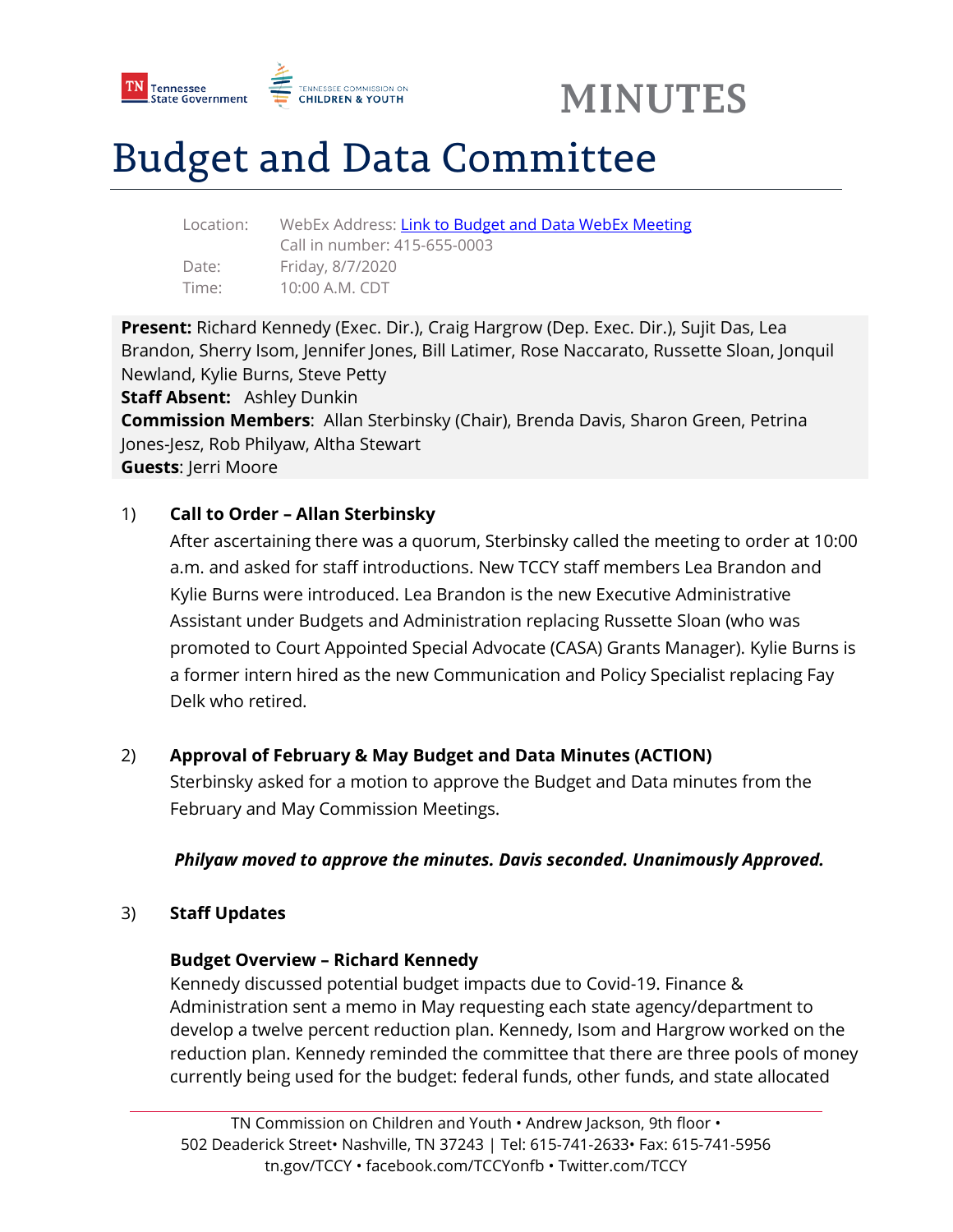



funds. The reductions would amount to \$433,200 for TCCY and come from state allocated funds. The reduction plan focused on not eliminating filled staff positions and not negatively impacting programs that directly serve children, youth, and families. The plan was submitted and Kennedy, Isom, and Hargrow will meet with F&A at some point to discuss. The General Assembly will decide which reductions will be used. Considerations included in the reduction plan were:

- Funds allocated to CASA programs that are not being used
- Vacant Program Administrator position
- Vacant Director of Field Operations position (previously held by John Rust) being reduced from full time to part time
- Reducing Children's Advocacy Days (CAD) from two days to one day
- Eliminating Regional Coordinators office space statewide
- Reducing CASA contract funds by 12%

## **Budget Updates – Sherry Isom (ACTION)**

Isom updated Commission members on the financial status as of June 30, 2020. TCCY has collected all outstanding revenue. 89% of state appropriations have been spent. Final CAD expenditures were \$45,756 and a total of \$38,412 was collected in sponsorships. Unobligated CASA funds, COVID-19, and vacant positions contributed to unspent dollars.

Isom updated Commission members on Fiscal Year 21 Inter-Departmental revenues:

- \$555,000 from the Department of Children's Services (DCS) to fund CASA
- \$84,000 from the Department of Health for Home Visiting Leadership Alliance (HVLA)
- \$98,500 from Young Child Wellness
- \$50,000 from the Office of Criminal Justice Programs (OCJP) to fund Compilation.
- \$164,000 from a pending 2-year contract with six child service agencies for KidCentral (waiting on DCS and Mental Health to sign the contracts)
- Systems of Care Across TN (SOCAT) ending Sept. 30, 2020 and funds will not be included in the FY21 budget
- Zero To Three is a 2-year project with total funding of \$115,000. \$69,000 of those funds will be for FY21. First disbursement check of \$36,000 was received in August.
- Annie E. Casey funds are usually received around February-with half of the funds being spent in the current fiscal year and the other half being spent in the upcoming fiscal year. \$57,782 was reserved from FY20 bringing total reserves to \$117,000.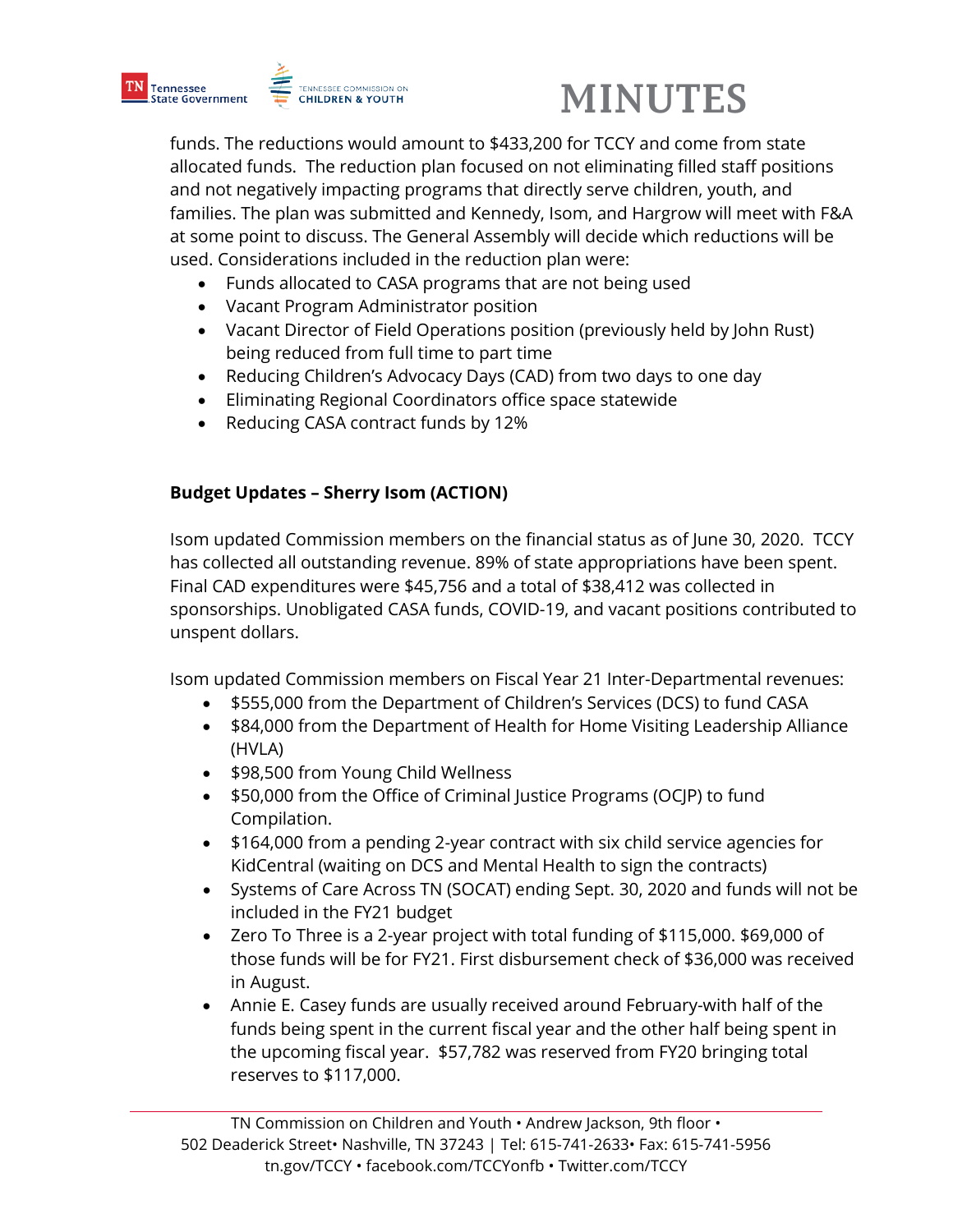

# **MINUTES**

## **Grant Updates**

Isom is working with Centralized Accounting to complete reallocations to exhaust the 2017 Grant Award which will end Sept. 30, 2020. Juvenile Justice Specialists requested a budget modification from the Office of Juvenile Justice and Delinquency Prevention (OJDDP) in order to spend remaining 2017 grant award funds. The modification was approved. Due to the fiscal year end closing tasks, a grant report is not available currently. \$639,000 in federal awards is available for FY21.

### **Contract Updates**

Isom reported all CASA and Reimbursement Account (RA) contracts are completed and have been sent to grantees. 55 counties received CASA contracts. 25 counties received RA contracts. The Grant Review Committee has not made a final decision on the Federal Formula Grants (FFG) contracts. F&A Budget has not completed the TCCY preliminary work program.

*Sterbinsky asked for a motion to approve the TCCY Financial Report for the period ending June 30, 2020. Green moved to approve. Philyaw seconded. Unanimously Approved.*

### **KIDS COUNT – Rose Naccarato**

Naccarato reminded Commission members that Tennessee's rank fell to 39 due to a change in indicator. The KIDS COUNT national data book was released in June. The Annie E. Casey Foundation did not print hard copies or do a media push due to working on COVID issues and the census. Tennessee had gains in education: 8<sup>th</sup> grade math scores, 4th grade reading scores and graduation rates. Tennessee showed declines in children with health insurance.

Naccarato reported that plans are still underway for the annual *State of the Child in Tennessee* book. This year's book will focus on Covid-19 and look at the challenges Tennessee children and families are facing due to the pandemic as well as analyzing programs that have successfully assisted these families. The four domains of the Casey Foundation will be used in the book: economic well-being, health, education, and family and community context. Burns is assisting in developing sections of the book.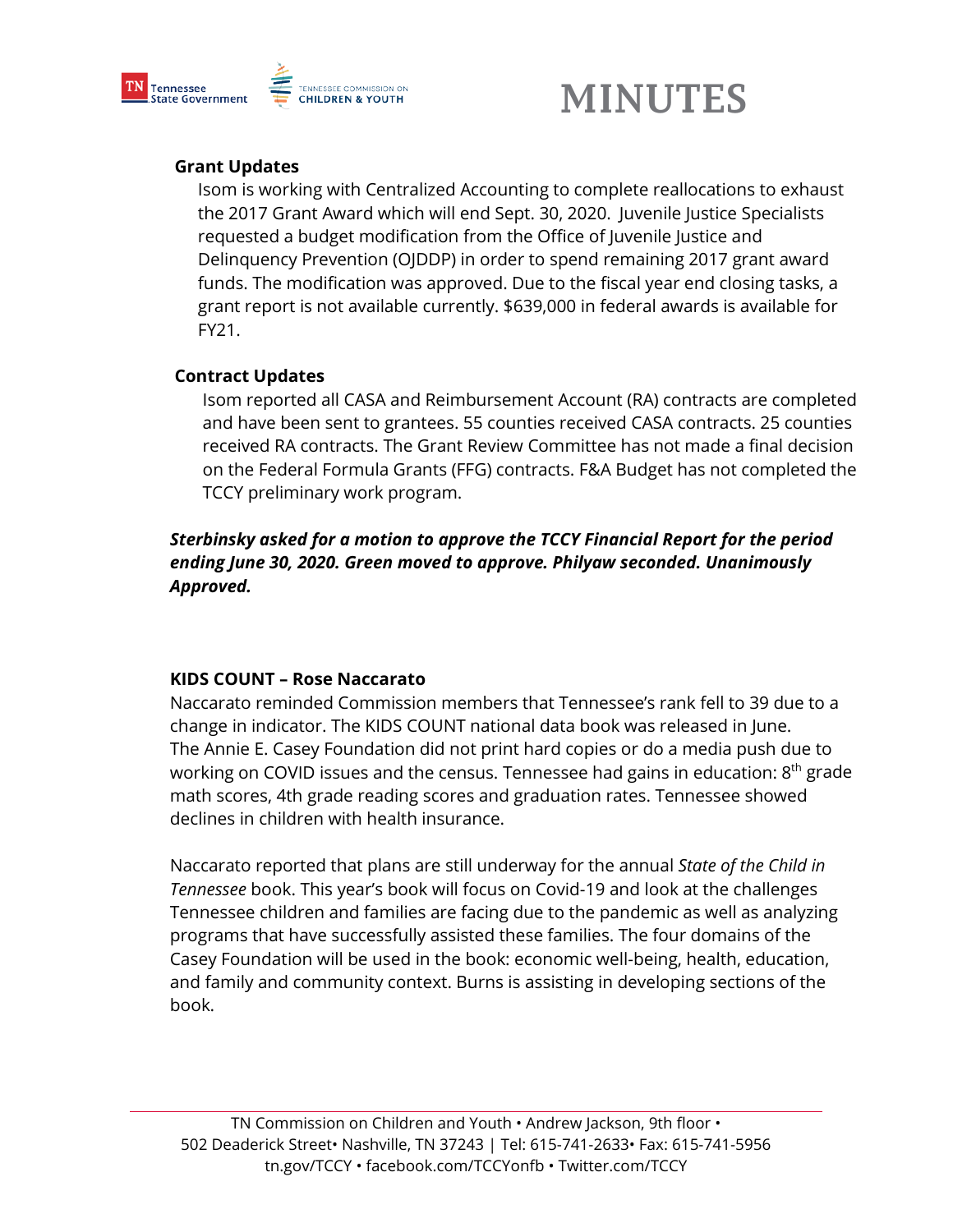

# **MINUTES**

#### **Resource Mapping - Rose Naccarato**

Naccarato reported Strategic Technology Solutions (STS) is currently updating the resource mapping database so it can receive new data. Departments are not ready to report currently due to fiscal year closeouts. Staff is working on questions to track how the pandemic has affected program funding and services. Naccarato will host an advisory group meeting soon to gain input.

### **KidCentral TN – Jonquil Newland**

Newland updated Commission members on the KidCentral website statistics for April, May and June. Google ads stopped in June due to Google implementing a new ID verification requirement which caused the numbers to dip. Newland has been working with Google Ads support for 2 months to fix the issue. The pandemic has shut down the Google Ads support call center, so it has been a challenge. June numbers reflect usage of actual people.

Top five performing articles are:

- 1. Health-Trick or Treating Safety
- 2. Education-Volunteering Benefits the Entire Family
- 3. KidCentral TN Main Page
- 4. Development- 8 to10 year old's Social and Emotional Development
- 5. Health-Child Safety Seats

Social media numbers have increased in the last few months largely due to Covid-19 content being put out. Email subscribers are steady and averaging 60 new sign ups per month. The last newsletter sent out had 120 new people on the master email list. Newland reported that the State's contract with Adobe Campaign ends at the end of August and they will be going back to using MyEmma for their newsletters.

#### **Web Stats – Sujit Das**

Das shared the TCCY website statistics for April to June. Total page views were 5.3% lower than January to March. The Covid-19 page had 34.1% of page views for the quarter while the Other category had 28.2%. April had the highest number of page views (9,219) with the Covid-19 page having the highest number of hits (3,904) that month. The top three visited areas from the Other category for all three months were Juvenile Justice, Kids Count, and Ombudsman.

#### **The Advocate- Kylie Burns**

Burns is working on reformatting and redesigning *The Advocate* newsletter in order to garner more engagement and communication. MailChimp will be used until the State decides on using a new service. This will also help to monitor newsletter engagement